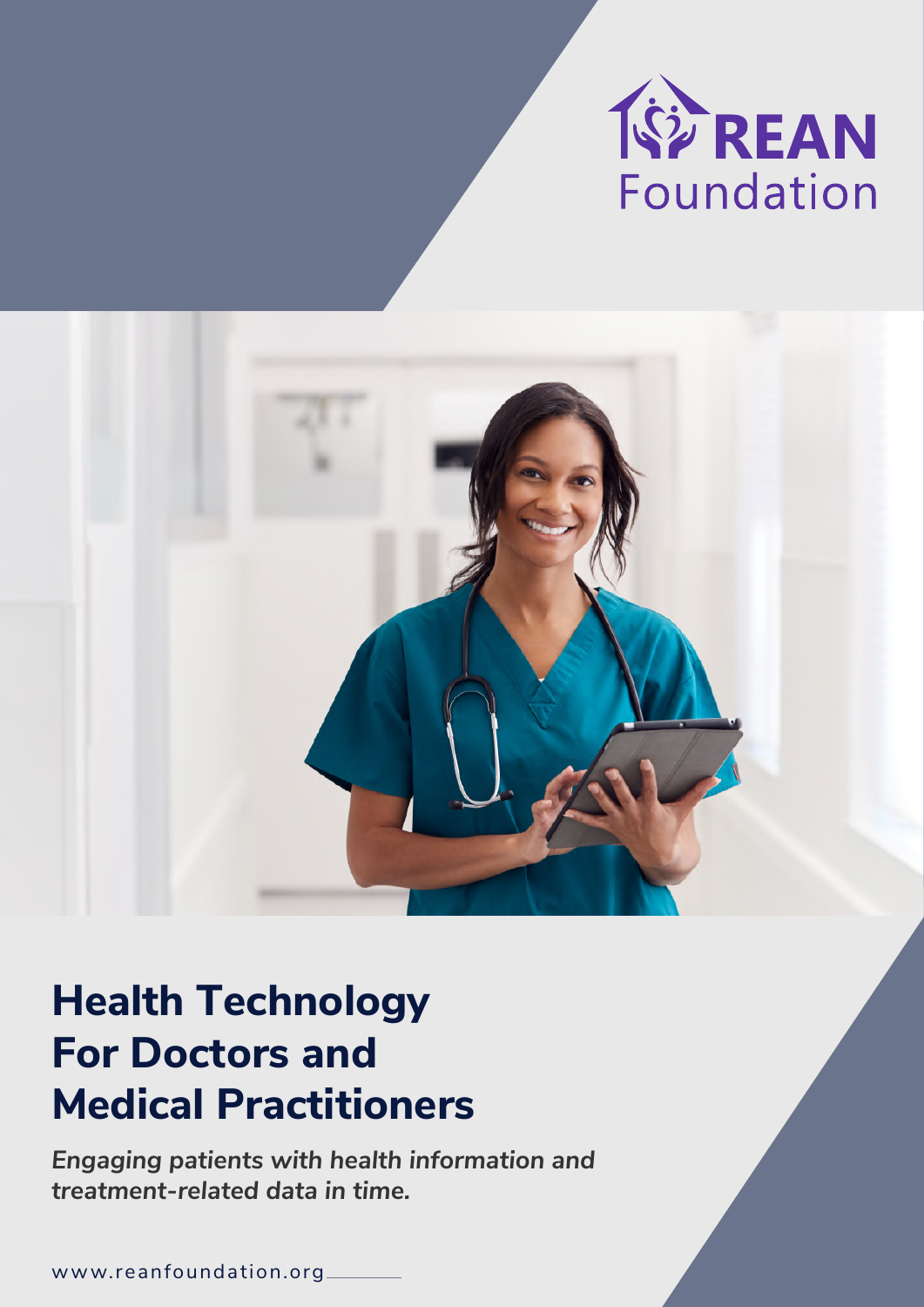Mobile health platforms are removing barriers to provide healthcare solutions in new and innovative ways to remote populations.Health technology enables doctors and medical practitioners to diagnose and treat patients without the need of their physical presence. Technology is also enabling complete transparency in the interaction between healthcare providers and patients by allowing them to freely access health records and medical history.

### **Challenges Faced**

- $\triangleright$  Difficulty in reaching patients in remote areas leads to limited access to healthcare.
- $\triangleright$  Too much time is used up in educating patients on right nutrition, symptom identification, etc..
- $\blacktriangleright$  Existing systems lack efficiency required to check and save patient reports, racking vitals, etc.
- ▶ Cost of travel increases by visiting each patient and providing care in person.
- ▶ Current systems focus on episodic nature of care, not preventive.



### **Benefits of Using Mobile Health Technology**



- Virtual health platforms extend doctors' reach to patients in remote areas.
- $\triangleright$  Medical support can be provided virtually through videos, chat, etc. in many cases, reducing the need to visit the patients in person.
- Time can be managed more effectively, improving productivity of medical practitioners.
- ▶ Virtual channels can be effectively used to access and check health records and monitor vitals.
- Improved focus on continuous care and support helps prevent extreme illness episodes.